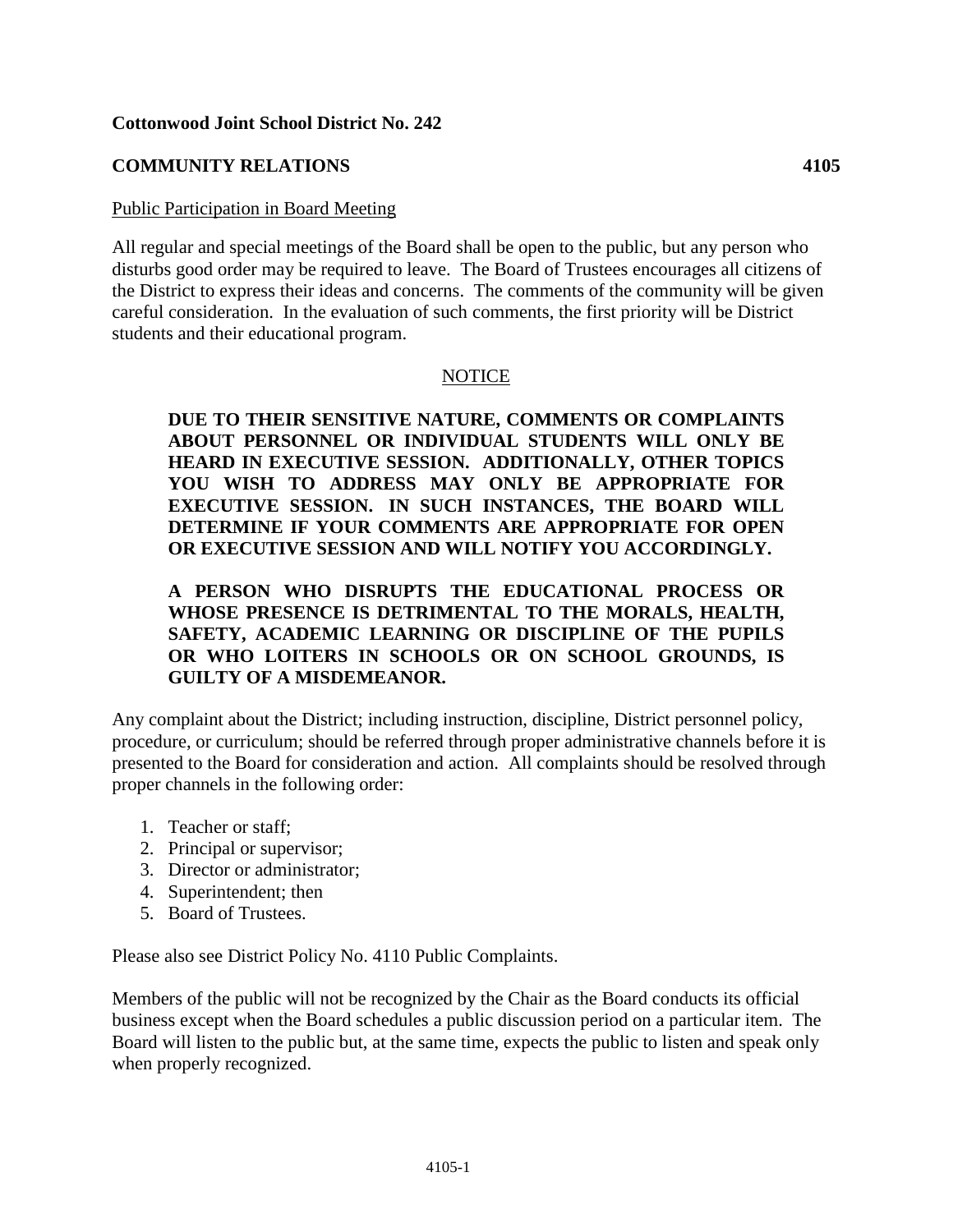At each regular and special meeting of the Board the agenda may provide time for public comment before the Board. Persons wishing to address the Board will be required to submit a "Request to Address the Board" form. Forms are available from the Board Clerk and will be available at each meeting.

Total time allotted for public comment will not exceed 30 minutes. Public participation will be limited to the time allotted on the agenda. Each speaker will be limited to three minutes. Public comment will be taken on matters scheduled on the agenda. Should a large number of the public wish to speak on the same issue or topic, members of the public are encouraged to select one or more representatives to summarize their position. Additionally, the Board clerk will accept written comments for distribution to the Board. The Board may decline to hear repetitive comments. The Chair may also deny an individual the opportunity to address the Board if the individual has previously addressed the Board on the same subject within the past two months.

Written materials for Board Members must be submitted to the Board Clerk. The written material must include the name, address, and telephone number of the person submitting it. A copy of the materials that meet these requirements will be forwarded to Board Members if received by noon the Friday preceding the Board meeting. Materials should not be sent directly to Board Members. Materials may be presented or mailed to the Board clerk at 1916 E. Street Cottonwood, ID 83522.

If a topic is being considered by a committee established for that purpose, the Chair may refer the public comment to that committee.

Because of the diversity of issues, members of the Board will not respond to public comment. Instead, issues may be recorded and referred to the proper staff person for follow-up. The Chair may interrupt or terminate an individual's statement when it is too lengthy, personally directed, abusive, obscene, repetitive, or irrelevant. The Board as a whole shall have the final decision in determining the appropriateness of all such rulings.

Nothing in this policy shall prohibit the removal of any person who willfully disrupts a meeting to the extent that orderly conduct is seriously compromised. Defamatory or abusive remarks are always out of order. The presiding officer may terminate the speaker's privilege of address if, after being called to order, the speaker persists in improper conduct or remarks.

If a special meeting has been held to obtain public comment on a specific issue, the Chair of the Board may choose not to recognize speakers wishing to comment on the same topic at a regular meeting of the Board.

| Cross Reference: | 4110 Public Complaints<br>4120 Uniform Grievance Procedure | 4320 Disruption of School Operations                        |
|------------------|------------------------------------------------------------|-------------------------------------------------------------|
| Legal Reference: | I.C. $\S$ 33-512 (11)<br>I.C. $§$ 74-206                   | Governance of Schools<br>Executive Sessions—When Authorized |